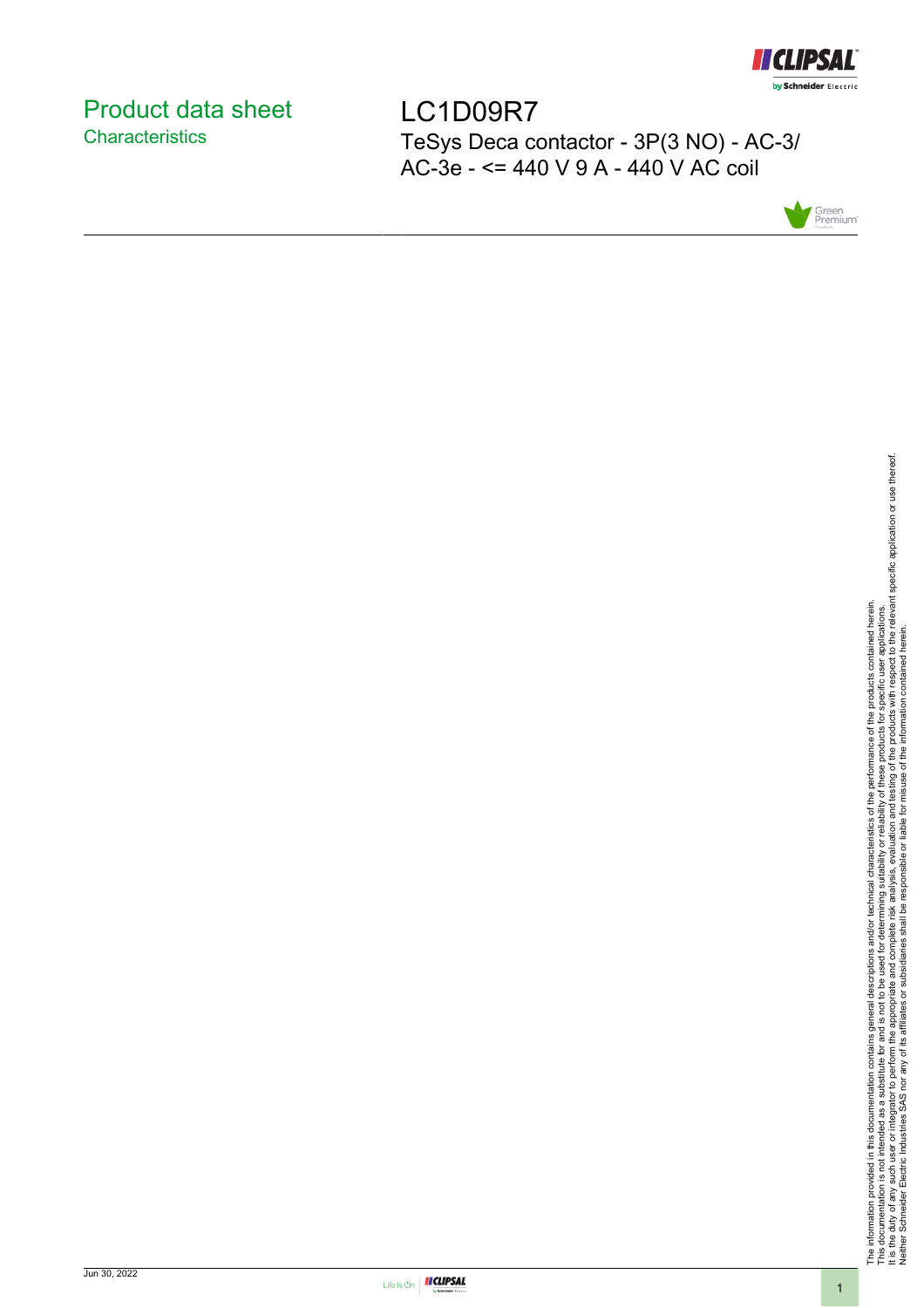

| Main                                           |                                                                                                                                                                                                                                                                                                                                                                                                                                                     |
|------------------------------------------------|-----------------------------------------------------------------------------------------------------------------------------------------------------------------------------------------------------------------------------------------------------------------------------------------------------------------------------------------------------------------------------------------------------------------------------------------------------|
| Range                                          | TeSys<br><b>TeSys Deca</b>                                                                                                                                                                                                                                                                                                                                                                                                                          |
| Product name                                   | TeSys D<br><b>TeSys Deca</b>                                                                                                                                                                                                                                                                                                                                                                                                                        |
| Product or component<br>type                   | Contactor                                                                                                                                                                                                                                                                                                                                                                                                                                           |
| Device short name                              | LC <sub>1</sub> D                                                                                                                                                                                                                                                                                                                                                                                                                                   |
| Contactor application                          | Motor control<br>Resistive load                                                                                                                                                                                                                                                                                                                                                                                                                     |
| Utilisation category                           | $AC-1$<br>$AC-4$<br>$AC-3$<br>AC-3e                                                                                                                                                                                                                                                                                                                                                                                                                 |
| Poles description                              | 3P                                                                                                                                                                                                                                                                                                                                                                                                                                                  |
| Power pole contact<br>composition              | 3 NO                                                                                                                                                                                                                                                                                                                                                                                                                                                |
| [Ue] rated operational<br>voltage              | Power circuit: <= 690 V AC 25400 Hz<br>Power circuit: <= 300 V DC                                                                                                                                                                                                                                                                                                                                                                                   |
| [le] rated operational<br>current              | 9 A (at <60 $^{\circ}$ C) at <= 440 V AC AC-3 for power<br>circuit<br>25 A (at <60 °C) at <= 440 V AC AC-1 for power<br>circuit<br>9 A (at <60 $^{\circ}$ C) at <= 440 V AC AC-3e for power<br>circuit                                                                                                                                                                                                                                              |
| Motor power kW                                 | 2.2 KW at 220230 V AC 50/60 Hz (AC-3)<br>4 KW at 380400 V AC 50/60 Hz (AC-3)<br>4 KW at 415440 V AC 50/60 Hz (AC-3)<br>5.5 KW at 500 V AC 50/60 Hz (AC-3)<br>5.5 KW at 660690 V AC 50/60 Hz (AC-3)<br>2.2 KW at 400 V AC 50/60 Hz (AC-4)<br>2.2 KW at 220230 V AC 50/60 Hz (AC-3e)<br>4 KW at 380400 V AC 50/60 Hz (AC-3e)<br>4 KW at 415440 V AC 50/60 Hz (AC-3e)<br>5.5 KW at 500 V AC 50/60 Hz (AC-3e)<br>5.5 kW at 660690 V AC 50/60 Hz (AC-3e) |
| Motor power HP (UL /<br>CSA)                   | 1 Hp at 230/240 V AC 50/60 Hz for 1 phase motors<br>2 Hp at 200/208 V AC 50/60 Hz for 3 phases motors<br>2 Hp at 230/240 V AC 50/60 Hz for 3 phases motors<br>5 Hp at 460/480 V AC 50/60 Hz for 3 phases motors<br>7.5 Hp at 575/600 V AC 50/60 Hz for 3 phases<br>motors<br>0.33 hp at 115 V AC 50/60 Hz for 1 phase motors                                                                                                                        |
| Control circuit type                           | AC at 50/60 Hz                                                                                                                                                                                                                                                                                                                                                                                                                                      |
| [Uc] control circuit<br>voltage                | 440 V AC 50/60 Hz                                                                                                                                                                                                                                                                                                                                                                                                                                   |
| Auxiliary contact<br>composition               | 1 NO + 1 NC                                                                                                                                                                                                                                                                                                                                                                                                                                         |
| [Uimp] rated impulse<br>withstand voltage      | 6 kV conforming to IEC 60947                                                                                                                                                                                                                                                                                                                                                                                                                        |
| Overvoltage category                           | Ш                                                                                                                                                                                                                                                                                                                                                                                                                                                   |
| [Ith] conventional free<br>air thermal current | 25 A (at 60 °C) for power circuit<br>10 A (at 60 °C) for signalling circuit                                                                                                                                                                                                                                                                                                                                                                         |
| Irms rated making<br>capacity                  | 250 A at 440 V for power circuit conforming to IEC<br>60947<br>140 A AC for signalling circuit conforming to IEC<br>60947-5-1<br>250 A DC for signalling circuit conforming to IEC<br>60947-5-1                                                                                                                                                                                                                                                     |
| Rated breaking capacity                        | 250 A at 440 V for power circuit conforming to IEC<br>60947                                                                                                                                                                                                                                                                                                                                                                                         |
| [Icw] rated short-time<br>withstand current    | 105 A 40 °C - 10 s for power circuit<br>210 A 40 °C - 1 s for power circuit<br>30 A 40 °C - 10 min for power circuit<br>61 A 40 °C - 1 min for power circuit<br>100 A - 1 s for signalling circuit<br>120 A - 500 ms for signalling circuit<br>140 A - 100 ms for signalling circuit                                                                                                                                                                |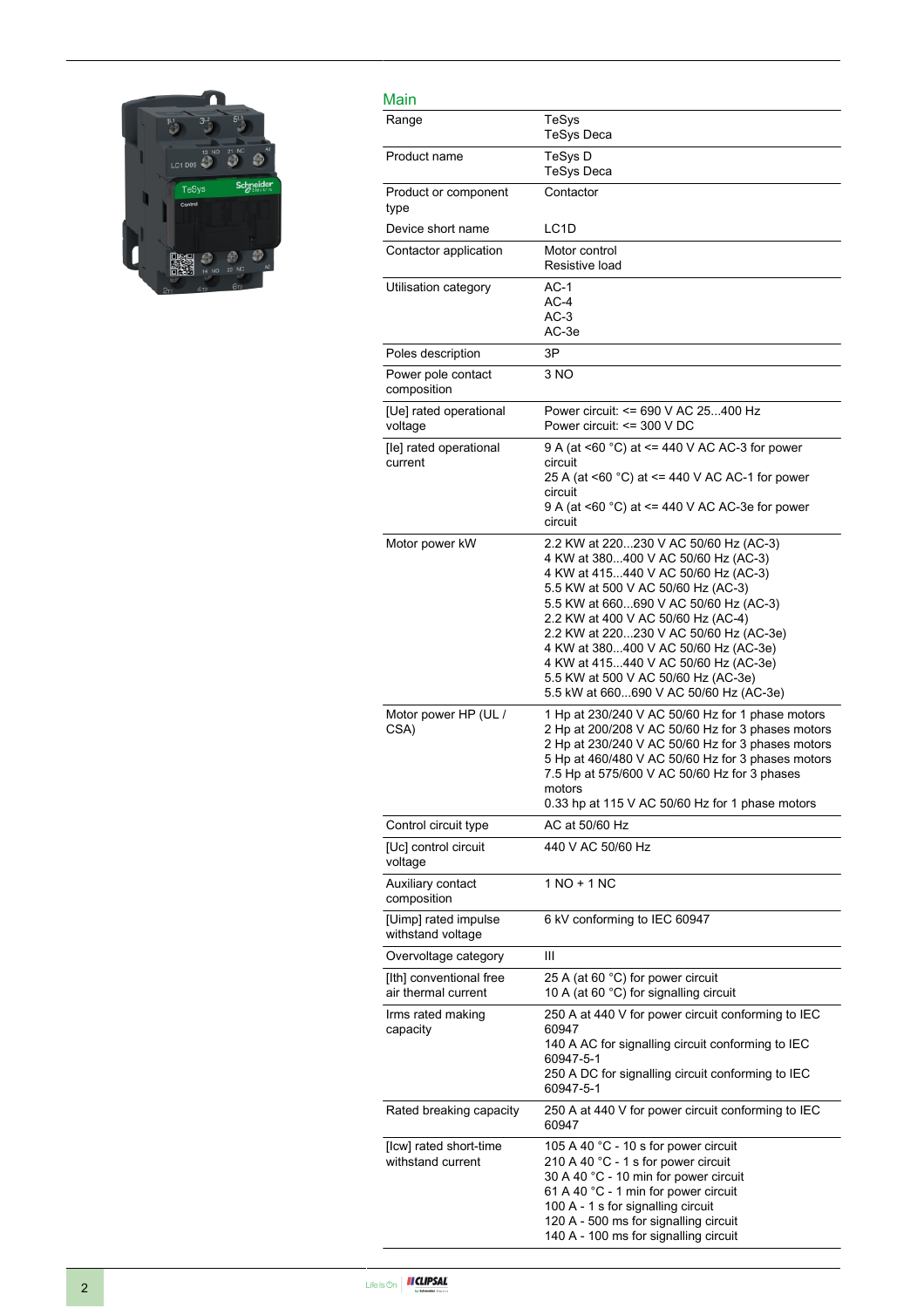| Associated fuse rating           | 10 A gG for signalling circuit conforming to IEC<br>60947-5-1<br>25 A gG at <= 690 V coordination type 1 for power<br>circuit<br>20 A gG at <= 690 V coordination type 2 for power<br>circuit                                                                                                                                                                                                                                                                                                                                                                                                                                                                                                                                                                                                                                                                                                                                                                                                                                                                                                                                                                                                                                                    |
|----------------------------------|--------------------------------------------------------------------------------------------------------------------------------------------------------------------------------------------------------------------------------------------------------------------------------------------------------------------------------------------------------------------------------------------------------------------------------------------------------------------------------------------------------------------------------------------------------------------------------------------------------------------------------------------------------------------------------------------------------------------------------------------------------------------------------------------------------------------------------------------------------------------------------------------------------------------------------------------------------------------------------------------------------------------------------------------------------------------------------------------------------------------------------------------------------------------------------------------------------------------------------------------------|
| Average impedance                | 2.5 mOhm - Ith 25 A 50 Hz for power circuit                                                                                                                                                                                                                                                                                                                                                                                                                                                                                                                                                                                                                                                                                                                                                                                                                                                                                                                                                                                                                                                                                                                                                                                                      |
| [Ui] rated insulation<br>voltage | Power circuit: 690 V conforming to IEC 60947-4-1<br>Power circuit: 600 V CSA certified<br>Power circuit: 600 V UL certified<br>Signalling circuit: 690 V conforming to IEC 60947-1<br>Signalling circuit: 600 V CSA certified<br>Signalling circuit: 600 V UL certified                                                                                                                                                                                                                                                                                                                                                                                                                                                                                                                                                                                                                                                                                                                                                                                                                                                                                                                                                                          |
| Electrical durability            | 0.6 Mcycles 25 A AC-1 at Ue <= 440 V<br>2 Mcycles 9 A AC-3 at Ue <= 440 V<br>2 Mcycles 9 A AC-3e at Ue <= 440 V                                                                                                                                                                                                                                                                                                                                                                                                                                                                                                                                                                                                                                                                                                                                                                                                                                                                                                                                                                                                                                                                                                                                  |
| Power dissipation per<br>pole    | 1.56 W AC-1<br>0.2 W AC-3<br>0.2 W AC-3e                                                                                                                                                                                                                                                                                                                                                                                                                                                                                                                                                                                                                                                                                                                                                                                                                                                                                                                                                                                                                                                                                                                                                                                                         |
| Front cover                      | With                                                                                                                                                                                                                                                                                                                                                                                                                                                                                                                                                                                                                                                                                                                                                                                                                                                                                                                                                                                                                                                                                                                                                                                                                                             |
| Mounting support                 | Rail<br>Plate                                                                                                                                                                                                                                                                                                                                                                                                                                                                                                                                                                                                                                                                                                                                                                                                                                                                                                                                                                                                                                                                                                                                                                                                                                    |
| Standards                        | CSA C22.2 No 14<br>EN 60947-4-1<br>EN 60947-5-1<br>IEC 60947-4-1<br>IEC 60947-5-1<br><b>UL 508</b><br>IEC 60335-1                                                                                                                                                                                                                                                                                                                                                                                                                                                                                                                                                                                                                                                                                                                                                                                                                                                                                                                                                                                                                                                                                                                                |
| <b>Product certifications</b>    | GL<br>CCC<br>BV<br>GOST<br><b>CSA</b><br>UL<br>LROS (Lloyds register of shipping)<br><b>RINA</b><br><b>DNV</b><br><b>UKCA</b>                                                                                                                                                                                                                                                                                                                                                                                                                                                                                                                                                                                                                                                                                                                                                                                                                                                                                                                                                                                                                                                                                                                    |
| Connections - terminals          | Power circuit: screw clamp terminals 1 cable(s) 1<br>4 mm <sup>2</sup> flexible without cable end<br>Power circuit: screw clamp terminals 2 cable(s) 1<br>4 mm <sup>2</sup> flexible without cable end<br>Power circuit: screw clamp terminals 1 cable(s) 1<br>4 mm <sup>2</sup> flexible with cable end<br>Power circuit: screw clamp terminals 2 cable(s) 1<br>2.5 mm <sup>2</sup> flexible with cable end<br>Power circuit: screw clamp terminals 1 cable(s) 1<br>4 mm <sup>2</sup> solid without cable end<br>Power circuit: screw clamp terminals 2 cable(s) 1<br>4 mm <sup>2</sup> solid without cable end<br>Control circuit: screw clamp terminals 1 cable(s) 1<br>4 mm <sup>2</sup> flexible without cable end<br>Control circuit: screw clamp terminals 2 cable(s) 1<br>4 mm <sup>2</sup> flexible without cable end<br>Control circuit: screw clamp terminals 1 cable(s) 1<br>4 mm <sup>2</sup> flexible with cable end<br>Control circuit: screw clamp terminals 2 cable(s) 1<br>2.5 mm <sup>2</sup> flexible with cable end<br>Control circuit: screw clamp terminals 1 cable(s) 1<br>4 mm <sup>2</sup> solid without cable end<br>Control circuit: screw clamp terminals 2 cable(s) 1<br>4 mm <sup>2</sup> solid without cable end |
| <b>Tightening torque</b>         | Power circuit: 1.7 N.m - on screw clamp terminals -<br>with screwdriver flat $\varnothing$ 6 mm<br>Power circuit: 1.7 N.m - on screw clamp terminals -<br>with screwdriver Philips No 2<br>Control circuit: 1.7 N.m - on screw clamp terminals -<br>with screwdriver flat $\varnothing$ 6 mm<br>Control circuit: 1.7 N.m - on screw clamp terminals -<br>with screwdriver Philips No 2<br>Control circuit: 1.7 N.m - on screw clamp terminals -<br>with screwdriver pozidriv No 2<br>Power circuit: 1.7 N.m - on screw clamp terminals -<br>with screwdriver pozidriv No 2                                                                                                                                                                                                                                                                                                                                                                                                                                                                                                                                                                                                                                                                       |

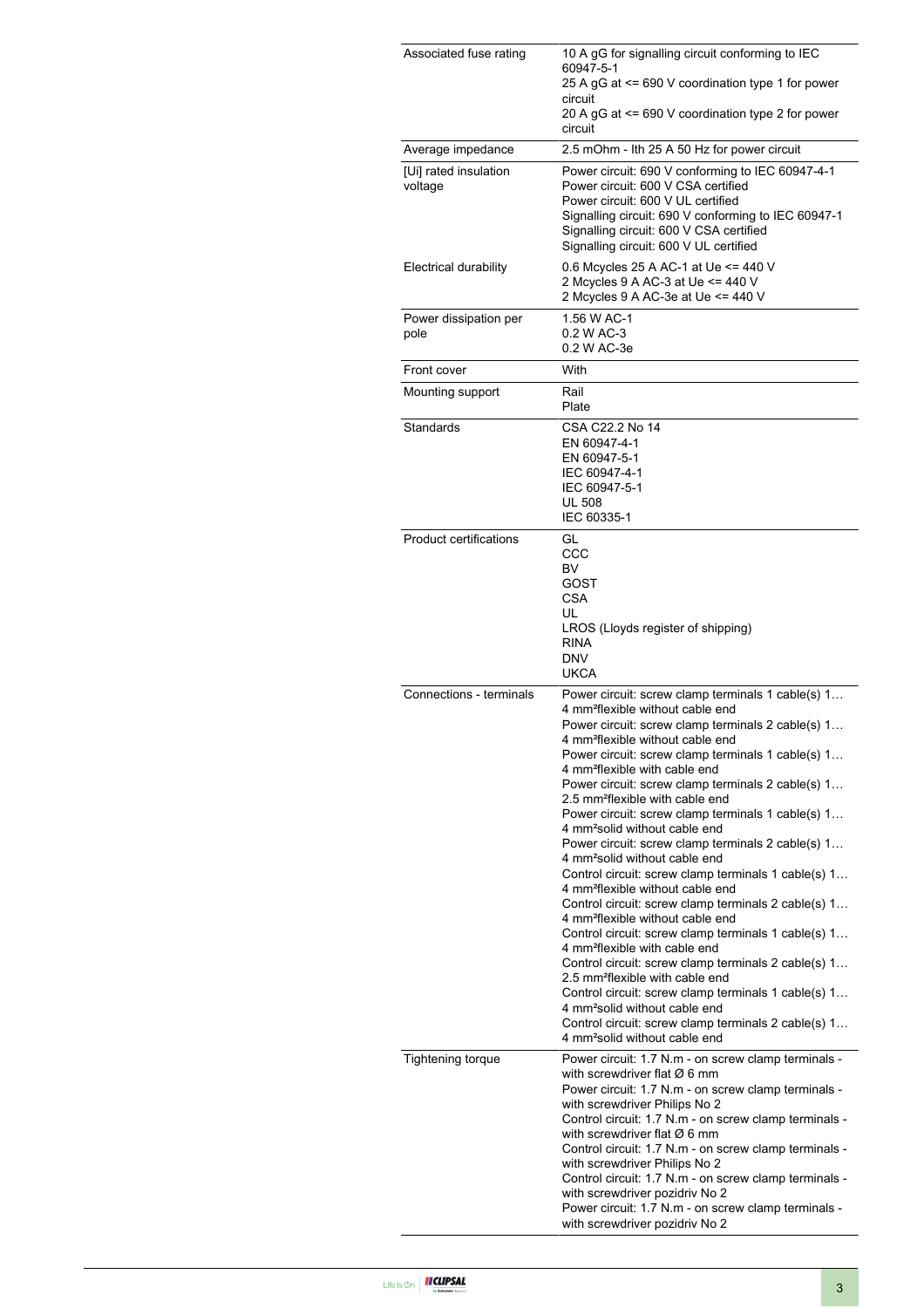| Operating time           | 1222 ms closing<br>419 ms opening                                                                                                                                          |
|--------------------------|----------------------------------------------------------------------------------------------------------------------------------------------------------------------------|
| Safety reliability level | B10d = 1369863 cycles contactor with nominal load<br>conforming to EN/ISO 13849-1<br>B10d = 20000000 cycles contactor with mechanical<br>load conforming to EN/ISO 13849-1 |
| Mechanical durability    | 15 Mcycles                                                                                                                                                                 |
| Maximum operating rate   | 3600 cyc/h 60 °C                                                                                                                                                           |

### **Complementary**

| Coil technology                 | Without built-in suppressor module                                                                                                                                                   |
|---------------------------------|--------------------------------------------------------------------------------------------------------------------------------------------------------------------------------------|
| Control circuit voltage limits  | 0.30.6 Uc (-4070 °C): drop-out AC 50/60 Hz<br>0.81.1 Uc (-4060 °C) operational AC 50 Hz<br>0.851.1 Uc (-4060 °C): operational AC 60 Hz<br>11.1 Uc (6070 °C): operational AC 50/60 Hz |
| Inrush power in VA              | 70 VA 60 Hz cos phi 0.75 (at 20 °C)<br>70 VA 50 Hz cos phi 0.75 (at 20 °C)                                                                                                           |
| Hold-in power consumption in VA | 7.5 VA 60 Hz cos phi 0.3 (at 20 °C)<br>7 VA 50 Hz cos phi 0.3 (at 20 °C)                                                                                                             |
| Heat dissipation                | 23 W at 50/60 Hz                                                                                                                                                                     |
| Auxiliary contacts type         | Type mechanically linked 1 NO + 1 NC conforming to IEC 60947-5-1<br>Type mirror contact 1 NC conforming to IEC 60947-4-1                                                             |
| Signalling circuit frequency    | 25400 Hz                                                                                                                                                                             |
| Minimum switching current       | 5 mA for signalling circuit                                                                                                                                                          |
| Minimum switching voltage       | 17 V for signalling circuit                                                                                                                                                          |
| Non-overlap time                | 1.5 Ms on de-energisation between NC and NO contact<br>1.5 ms on energisation between NC and NO contact                                                                              |
| Insulation resistance           | > 10 MOhm for signalling circuit                                                                                                                                                     |

#### Environment

| IP degree of protection               | IP20 front face conforming to IEC 60529                                                                                                                                      |
|---------------------------------------|------------------------------------------------------------------------------------------------------------------------------------------------------------------------------|
| Climatic withstand                    | Conforming to IACS E10<br>Conforming to IEC 60947-1 Annex Q category D                                                                                                       |
| Protective treatment                  | TH conforming to IEC 60068-2-30                                                                                                                                              |
| Pollution degree                      | 3                                                                                                                                                                            |
| Ambient air temperature for operation | $-4060 °C$<br>6070 °C with derating                                                                                                                                          |
| Ambient air temperature for storage   | $-6080 °C$                                                                                                                                                                   |
| Operating altitude                    | $03000$ m                                                                                                                                                                    |
| Fire resistance                       | 850 °C conforming to IEC 60695-2-1                                                                                                                                           |
| Mechanical robustness                 | Vibrations contactor open: 2 Gn, 5300 Hz<br>Vibrations contactor closed: 4 Gn, 5300 Hz<br>Shocks contactor open: 10 Gn for 11 ms<br>Shocks contactor closed: 15 Gn for 11 ms |
| Height                                | 77 mm                                                                                                                                                                        |
| Width                                 | 45 mm                                                                                                                                                                        |
| Depth                                 | 86 mm                                                                                                                                                                        |
| Net weight                            | $0.32$ kg                                                                                                                                                                    |

## Packing Units

| Unit Type of Package 1       | <b>PCE</b>       |
|------------------------------|------------------|
| Number of Units in Package 1 |                  |
| Package 1 Weight             | 354.0 g          |
| Package 1 Height             | 4.8 cm           |
| Package 1 width              | 11.4 cm          |
| Package 1 Length             | $9.2 \text{ cm}$ |
| Unit Type of Package 2       | P06              |
| Number of Units in Package 2 | 160              |
| Package 2 Weight             | 68.78 kg         |
| Package 2 Height             | 45 cm            |